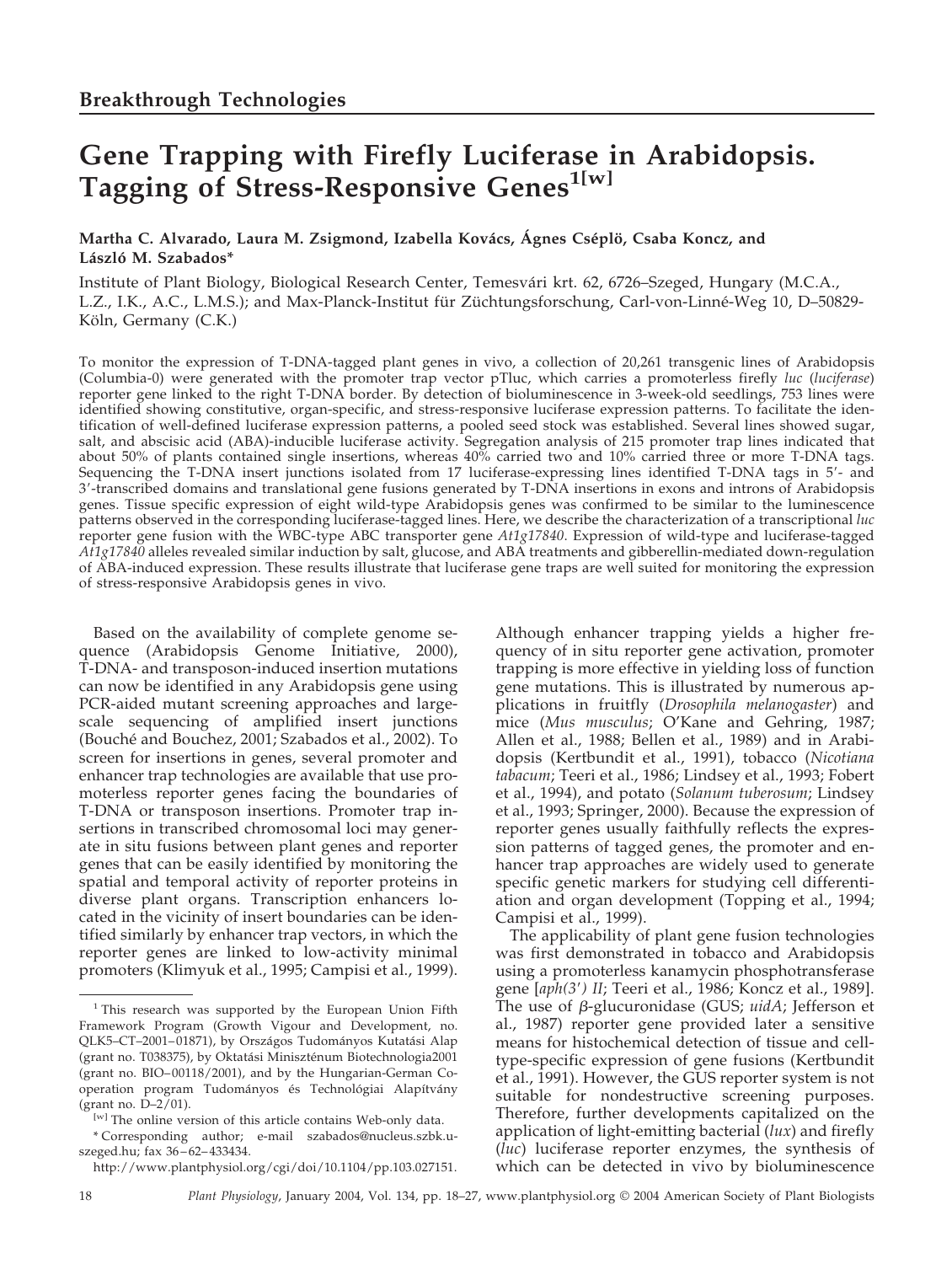imaging with sensitive CCD cameras (Riggs and Chrispeels, 1987; Riggs et al., 1989; Jiang et al., 1992). Firefly luciferase has a rapid turnover with a half-life time of 3 h; thus, it is well suited as a real-time reporter for in planta gene expression studies (Thompson et al., 1991; Millar et al., 1992). Recent identification of *Ds*-transposon enhancer traps in 108 tomato (*Lycopersicon esculentum*) lines illustrates the usefulness of *luc* reporter system in random gene tagging experiments (Meissner et al., 2000).

Here, we describe a T-DNA-based *luc* promoter trapping approach, which was used to generate a collection of 20,261 Arabidopsis insertion mutant lines. This collection was characterized by screening for *luc* gene fusions that show distinct expression patterns in living plants. A representative sample of active *luc* gene fusions was characterized by recovering the boundaries of pTluc T-DNA and identification of tagged genes driving the expression of the *luc* reporter gene. To illustrate the use of *luc* gene fusion system in the identification of specific stressregulated genes, we have isolated several *luc* gene fusions that show specific induction by stress stimuli. A *luc* reporter-tagged stress-responsive ABC transporter gene, *At1g17840*, is described as a case study. ABC transporters, carrying conserved ATP-binding and trans-membrane domains, transfer molecules across the membrane against a concentration gradient, gaining energy through ATP hydrolysis (Higgins, 1992). ABC transporters play an important role in detoxification and excretion of potentially harmful compounds in eukaryotes (Henikoff et al., 1997; Higgins, 2001). Plant ABC transporters are implicated in ion channel activity, detoxification, chlorophyll biosynthesis, stomatal movement, and various aspects of plant development (Sidler et al., 1998; Gaedeke et al., 2001; Kushnir et al., 2001; see: Martinoia et al., 2002; van den Brule et al., 2002). Transcript levels of ABC transporter genes are often enhanced by chemicals that are substrates for the transporters themselves; therefore, data on expression regulation can indicate their biochemical function (del Sorbo et al., 1997; Higgins, 2001). In Arabidopsis, 129 potential ABC transporters were identified, most of them with unknown function (Sanchez-Fernandez et al., 2001; Kolukisaoglu et al., 2002). Our data show that the tagged *At1g17840* gene encodes a novel stressregulated ABC transporter of the WBC subfamily, the expression of which is regulated by sugar, salt, abscisic acid (ABA), and GA.

#### **RESULTS**

## **Screening for in Situ Luciferase Gene Fusions and Characterization of pTluc-Tagged Arabidopsis Collection**

Using *Agrobacterium tumefaciens*-mediated transformation, 20,261 promoter trap Arabidopsis lines were generated, carrying the T-DNA of the pTLuc gene

fusion vector (Fig. 1). All hygromycin-resistant  $T_1$ seedlings were screened for luciferase expression using bioluminescence imaging (Fig. 2). After recording and analysis of organ-specific luciferase expression patterns (Fig. 3), 17,000 seedlings were transferred to Murashige and Skoog Arabidopsis medium containing either 400 mm Glc or 250 mm NaCl and tested again for luciferase activity. This screen identified 38 plants displaying Glc or salt induced and 32 plants showing decreased luciferase expression. Altogether, luciferase expression was detected in 753 seedlings representing 3.7% of the whole collection.

After harvesting  $T_2$  progeny from all individual plants, seed stocks were prepared by pooling equal amount of seed from 100 individual  $T_2$  families. The screening conditions were optimized by germinating 10-mg aliquots of seed stocks at a density of about 500 seedlings per Petri dish and monitoring the frequency of seedlings displaying similar luminescence patterns in each pool (Fig. 2).

To characterize the collection, the segregation of hygromycin resistance marker and luciferase expression pattern was determined in 215 promoter trap lines (see supplemental data, available in the online



**Figure 1.** The pTluc promoter trap vector. A, Restriction map of the pTLuc vector. pg5, promoter of T-DNA gene 5; ori/pBR, replication origin from plasmid pBR322; ApR/CbR, bacterial ampicillin/carbenicillin resistance marker;  $pAg4$ , 3'  $poly(A<sup>+</sup>)$  signal sequence of T-DNA gene4; *hph*, hygromycin phosphotransferase gene; *pnos*, nopaline synthase promoter; *FFluc*, firefly luciferase gene; *pAE93*, 3 polyA region of gene E93. B, Sequence of the right border (RB) region. Position of the T-DNA RB is shown by white letters on black background. Sequences of *Bam*HI and *Sal*I restriction sites are underlined. ATG of the *FFLuc* reporter gene is boxed. The position of oligonucleotides LC1, LC2, and LC3 is indicated by arrows.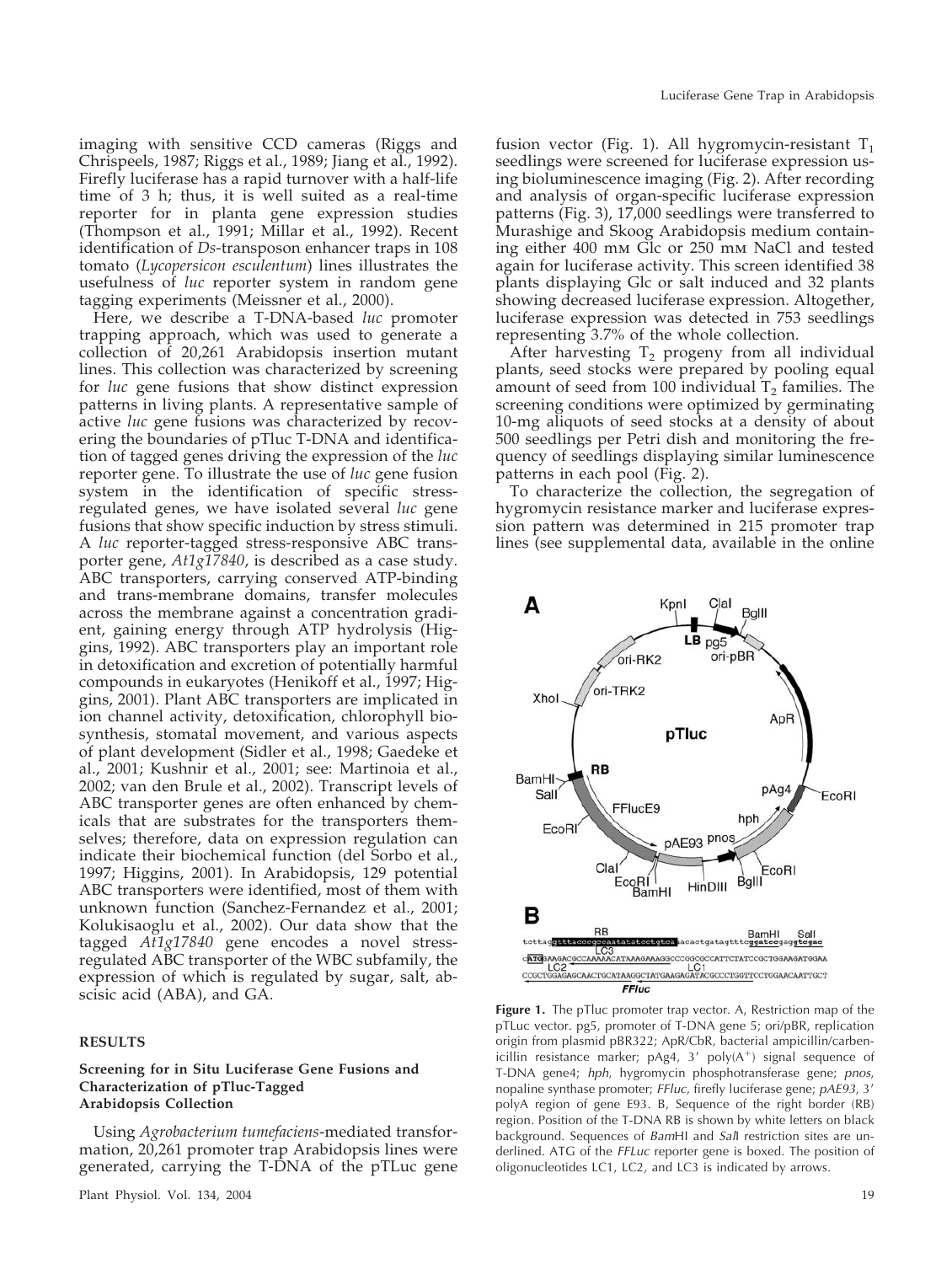Alvarado et al.

Figure 2. Identification of luciferase gene fusions in the pTluc-transformed Arabidopsis population. A, Light image of 45 screened  $T_1$  seedlings. B, Luminescence image of the screened plants. Different patterns of luciferase activity are detectable in three plants. C, Identification of a luciferase gene fusion in pooled seed stocks. Image of 500 screened seedlings. D, Detection of luminescence in the pooled seedlings.



version of this article at http://www.plantphysiol. org). The hygromycin resistance marker showed 3:1 segregation ratio in 108 lines, whereas 15:1 segregation in 85 lines suggested the presence of two independent T-DNA inserts. The remaining 22 lines displayed a segregation of three or more independent inserts. In lines that carried single inserts, the luciferase expression always cosegregated with the hygromycin resistance marker (data not shown). Hygromycin-resistant  $T_2$  progeny of the selected 215 lines was recurrently subjected to image analysis. Luciferase expression patters detected in the original  $T_1$  lines were reproducibly observed in the hygromycin-resistant progeny (Table I; for details, see supplemental data). In 22 lines, luminescence was observed in all organs, whereas in 64 lines, a similar pattern was found without detectable expression in the roots. Luciferase activity was predominant in shoot apical region of 73 lines, sometimes accompanied by faint luminescence in hypocotyls or petioles. Luminescence was strongest in stem tissues of 21 lines, in leaves of 32 lines, and in hypocotyls of three lines. Responses to high sugar (400 mm Glc), salt (250 mm NaCl), or cold  $(4^{\circ}C)$  were tested by transferring plants to germination media supplemented with Glc or salt or by incubating plants at 4°C for 6 to 8 h. Stress-responsive luciferase activity could be confirmed in 24 lines, showing enhanced (15 lines) or reduced (nine lines) luminescence in response to one

or several treatments. Examples for such analysis are shown in Figure 3, and features of analyzed lines are depicted in the supplemental data.

## **Isolation and Characterization of Luciferase Gene Fusions**

To analyze the molecular structure of *luc* gene fusions, we have isolated the right T-DNA insert boundaries from 17  $T_2$  families, which displayed diverse organ-specific luciferase expression patterns, using inverse PCR and Thermally Interlaced (TAIL)- PCR. Sequencing the T-DNA insert junctions localized 5' upstream of the *luc* reporter gene allowed a precise localization of all insertions in the Arabidopsis genome by performing Blast homology searches using The Arabidopsis Information Resource (TAIR) database. T-DNA inserts were identified in exons and introns of eight Arabidopsis genes, providing examples for both translational and transcriptional gene fusions (Koncz et al., 1989, 1994). In five lines, the T-DNA insertions landed in predicted promoter and 5-UTRs of genes illustrating promoter trap events and formation of transcriptional gene fusions. In three lines, the *luc* reporter gene was localized in 3 transcribed but UTRs of genes. Only in one case was the *luc* gene tag localized in a distance larger than 500 bp upstream of a predicted gene, suggesting that the annotation of corresponding genomic sequence was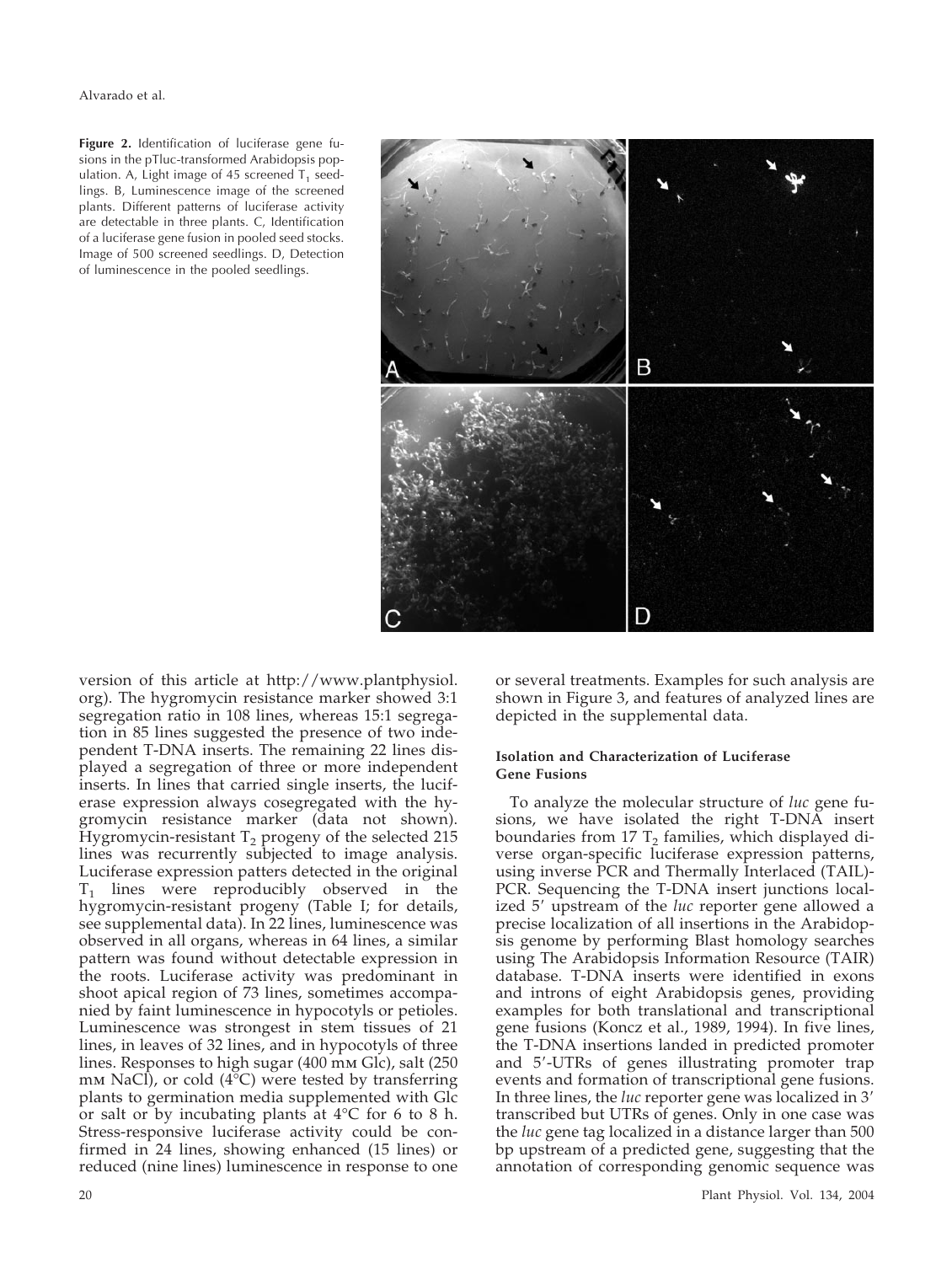

**Figure 3.** Examples for characteristic luciferase expression patterns in tagged Arabidopsis plants. Images show 3- to 4-week-old plants in light (left) and the corresponding luminescence pattern (right). Colors correspond to increasing luminescence intensity in the following order: blue  $\leq$  green  $\leq$  yellow  $\leq$  red  $\leq$  white. Luminescence patterns: A, constitutive (L3033); B, all green organs (L0213); C, petioles and shoot tip (L6180); D, root (L6318); E, shoot apex (L6331); and F, young leaves (L6365). G and H, Salt-responsive luciferase activity in  $T<sub>2</sub>$  plants, which were challenged by high-salt medium. Luminescence was recorded at 0, 2, and 6 h after transfer. G, Salt-induced luminescence in roots (L1518). H, Salt-repressed luminescence (L6177).

either incorrect, or an unknown cryptic promoter led to *luc* gene activation (Table II).

To test whether the expression of luciferase gene fusion precisely reflects the regulation of wild-type alleles of tagged genes, reverse transcription (RT)- PCR analysis of eight such genes was performed (Fig. 4). RNA was prepared from leaf, cotyledon, hypocotyl, root, and stem of in vitro-germinated plants and from cell suspension cultures. Cell cultures are

composed of dividing cells and, therefore, are similar to meristematic regions. cDNA templates obtained by RT were used as templates in RT-PCR reactions. RT-PCR analysis of the 18SrRNA gene *At2g01010* showed constitutive expression and served as a loading marker. T-DNA insertion was localized in the 5 region of the *At2g01010* gene in line L3033, which showed luciferase expression in all tested organs (Fig. 3A). RT-PCR analysis of the other genes revealed tissue-specific alterations in the transcript levels, which were similar to differences observed in luminescence activities of corresponding tagged lines (Fig. 4).

#### **Identification of a Novel Stress-Responsive ABC Transporter**

To study a stress-responsive luciferase gene fusion, we performed a detailed analysis of line L0213, which showed salt-inducible luciferase expression in our initial screen. In L0213 plants, luminescence was detected in all tissues except for roots (Fig. 3B). Cosegregation of luciferase activity and hygromycin resistance was tested in 112  $T_2$  plants. Eighty-five plants displayed luminescence and proved to be hygromycin resistant, whereas 27 plants showing no detectable luminescence were hygromycin sensitive. In addition to salt, the expression of single-copy *luc* gene fusion in line L0213 was also inducible by Glc, mannitol, and ABA treatments (Fig. 5). The tagged gene thus appeared to be controlled by an ABAdependent regulatory pathway in response to osmotic stress.  $H_2O_2$  repressed luciferase activity, whereas heavy metals, such as  $CdCl<sub>2</sub>$ , and other hormones, including 2,4-D and salicylate, had no apparent effect on the expression of the *luc* reporter gene (Fig. 5).

PCR amplification and sequencing of the right T-DNA insert boundary indicated that the insertion in line L0213 occurred 190 bp upstream of the ATG codon in the 5'-transcribed leader region of a putative gene, *At1g17840*, located in the F2H15 contig of chromosome 1 (Fig. 6). Thus, the sequence analysis indicated that the insertion event resulted in the for-

| <b>Table I.</b> Luciferase expression patterns in tagged Arabidopsis lines |
|----------------------------------------------------------------------------|
| Luciferase activity of in vitro germinated 3-week-old $T2$ plants was      |
| analyzed in 215 selected lines by low-light imaging.                       |

|                      | $\epsilon$ | $\sim$        |
|----------------------|------------|---------------|
| Luminescence Pattern | Lines      | $\frac{0}{0}$ |
| All organs           | 22         | 9.8           |
| Green organs         | 64         | 30.2          |
| Leaf                 | 32         | 14.9          |
| Shoot tip            | 73         | 34.0          |
| Stem                 | 21         | 9.8           |
| Hypocotyl            | 3          | 1.4           |
| Total                | 215        | 100           |
| Stress induced       | 15         |               |
| Stress suppressed    | 9          |               |
|                      |            |               |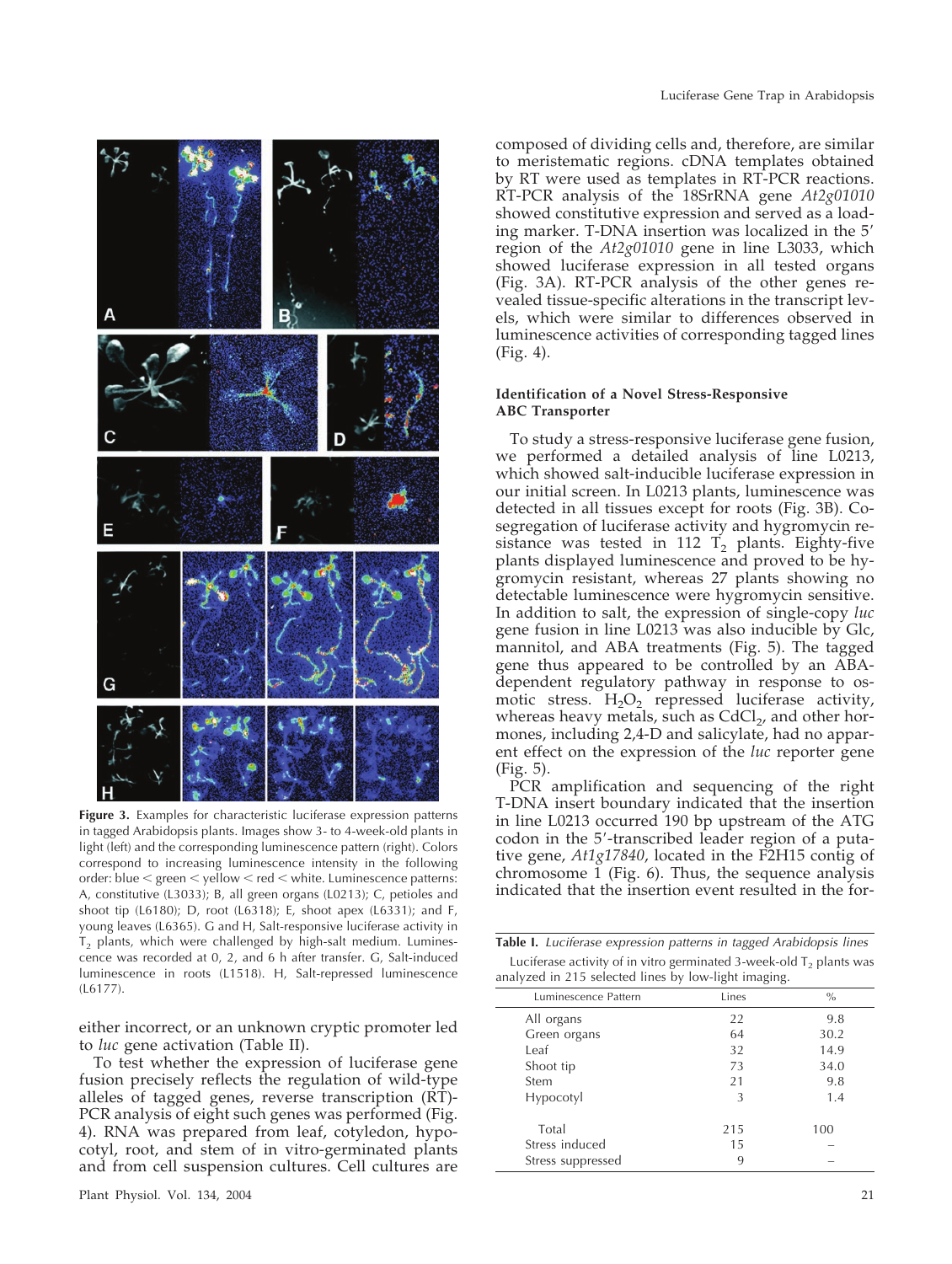|        |                 | Positions of T-DNA insertions are shown in relation to the predicted ATG or STOP codons. |                                  |                                                   |
|--------|-----------------|------------------------------------------------------------------------------------------|----------------------------------|---------------------------------------------------|
| Code   | Luminescence    | Insertion                                                                                | Gene                             | Predicted function                                |
| L0202  | Green organs    | Promoter, $-183$ bp                                                                      | At1g01400                        | Putative UTP-Glc glucosyltransferase              |
| L0211  | Green organs    | 3'-Untranslated region<br>$(UTR)$ , +54 bp                                               | At5g20380                        | Putative inorganic phosphate cotransporter        |
| L0213  | Green organs    | 5'-Untranslated region<br>$(UTR)$ , $-190$ bp                                            | At1g17840                        | Putative ABC transporter                          |
| L0264a | Green organs    | 3'-Untranslated region<br>$(UTR)$ , +157 bp                                              | AT4g25200                        | Mitochondrion-localized small heat shock protein  |
| L0264b | Green organs    | Intron $1,649$ bp                                                                        | At2g39190                        | Putative ABC transporter                          |
| L0266  | Shoot tip       | Intron $1,783$ bp                                                                        | At1g08390                        | YABBY2 protein $(2 \times$ transmembrane segment) |
| L0267  | All organs      | Intron $3,995$ bp                                                                        | At3g20000                        | Putative membrane import protein, TOM40 homolog   |
| L0268  | Shoot tip, stem | Promoter, $-490$ bp                                                                      | F5E6.8                           | Hypothetical protein                              |
| L0610  | Green organs    | Intron, 142 bp                                                                           | At1g56045                        | 60s Ribosomal protein L41                         |
| L1518  | All organs      | Intron, 905 bp                                                                           | At1g36035                        | Putative gag-protease polyprotein                 |
| L1529  | Shoot tip       | $3'$ Region, $+274$ bp                                                                   | At2g44270                        | Hypothetical protein                              |
| L1538  | All organs      | Exon, 1,481 bp                                                                           | T <sub>2</sub> 1E <sub>2.5</sub> | Putative dTDP-D-Glc 4,6-dehydratase               |
| L1551R | Leaf            | Exon, 1,713 bp                                                                           | At4g35260                        | NAD+-dependent isocitrate dehydrogenase subunit 1 |
| L1571L | Shoot tip       | Promoter, $-128$ bp                                                                      | At1g12830                        | Peroxisomal targeting signal type 2 receptor      |
| L3033  | All organs      | $5'$ Region, $-971$ bp                                                                   | At2g01010                        | 18S ribosomal RNA                                 |
| L3051  | Constitutive    | Intron 20, 4,944 bp                                                                      | At1g17690                        | Hypothetical protein                              |
| L3067  | Leaf            | Promoter, $-219$ bp                                                                      | At3g05760                        | Hypothetical protein                              |

**Table II.** *Sequenced luciferase gene fusions in 17 Arabidopsis lines*

mation of a transcription gene fusion between the promoterless *luc* gene and the 5-UTR of gene *At1g17840*. According to gene prediction of TAIR, the *At1g17840* gene encodes a putative ABC transporter protein of 703 amino acids. The predicted ABC transporter carries a conserved nucleotide-binding domain at position 59 to 259 and six trans-membrane domains between amino acid residues 401 and 648. RT-PCR analysis showed that the luciferase activity of line L0213 faithfully reflects the expression of *At1g17840* gene because it is high in most tested organs except in roots, where transcript level proved to be very low (Fig. 4).

To identify homozygous knockout lines,  $16 T<sub>2</sub>$  families were analyzed by PCR amplification using geneand T-DNA-specific primers (Fig. 6). PCR fragment could not be amplified with the combination of gene- (213R) and T-DNA- (LB21) specific primers in three plants, which showed no luciferase activity. All 13 plants, which carried the amplified T-DNA insert junction of 750 bp, also showed luminescence. From these, four lines proved to be homozygous and nine hemizygous in germination assays on hygromycincontaining medium. The homozygous plants showed no morphological and developmental alterations in comparison with hemizygous and wild-type control lines. In germination assays, differences were not observed in hormone sensitivity (2,4-D, kinetin, ABA,  $GA<sub>3</sub>$ , and salicylic acid) nor in stress responses (NaCl, mannitol, Glc,  $H_2O_2$ , CdCl<sub>2</sub>, and paraquat; data not shown).

To compare the regulation of *luc*-tagged and wildtype *At1g17840* alleles, the temporal expression of luciferase reporter and steady-state levels of wildtype *At1g17840* mRNA were tested in 3-week-old

dium were transferred to fresh medium containing 250 mm NaCl, 400 mm Glc, or 50 µm ABA (Fig. 7). Transferring the plants into new medium resulted in a slight transient increase in luciferase activity within 2 to 3 h, followed by a gradual, steady decline. In response to Glc and salt treatment, luciferase activity was induced three to four times and reached a peak 4 to 5 h after transfer. In ABA-treated plants, maximum luminescence was detected in 2 to 3 h. To compare the luciferase activity with transcriptional regulation of the endogenous *At1g17840* gene, RT-PCR analysis was performed with ubiquitin as internal control. Two to 4 times increase of *At1g17840* transcription was detected upon Glc, salt, or ABA treatments (Fig. 7). Although some differences were observed between the kinetics of stress induction of luciferase-tagged and wild-type *At1g17840* alleles, nonetheless, the RT-PCR assays confirmed that the *At1g17840* gene is activated by the same stimuli, as was indicated by the nondestructive luciferase assays. Therefore, analysis of expression of luciferase gene fusions can provide useful information for further studies. This is illustrated by an additional assay performed with the *luc*-tagged *At1g17840* gene, where sequential treatments were employed to monitor hormonal responses of this gene.  $T_2$  plants were sprayed by 100  $\mu$ m ABA and subsequently by 100  $\mu$ m  $GA<sub>3</sub>$ . Luciferase activity increased 4-fold after ABA treatment, which could be down-regulated by subsequent GA treatment (Fig. 8). Because  $GA<sub>3</sub>$  treatment alone had no significant effect on luciferase activity, these results suggested that GA is a negative regulator of ABA-induced *At1g17840* gene expression.

heterozygous  $T<sub>2</sub>$  plants. Plants grown on MSAR me-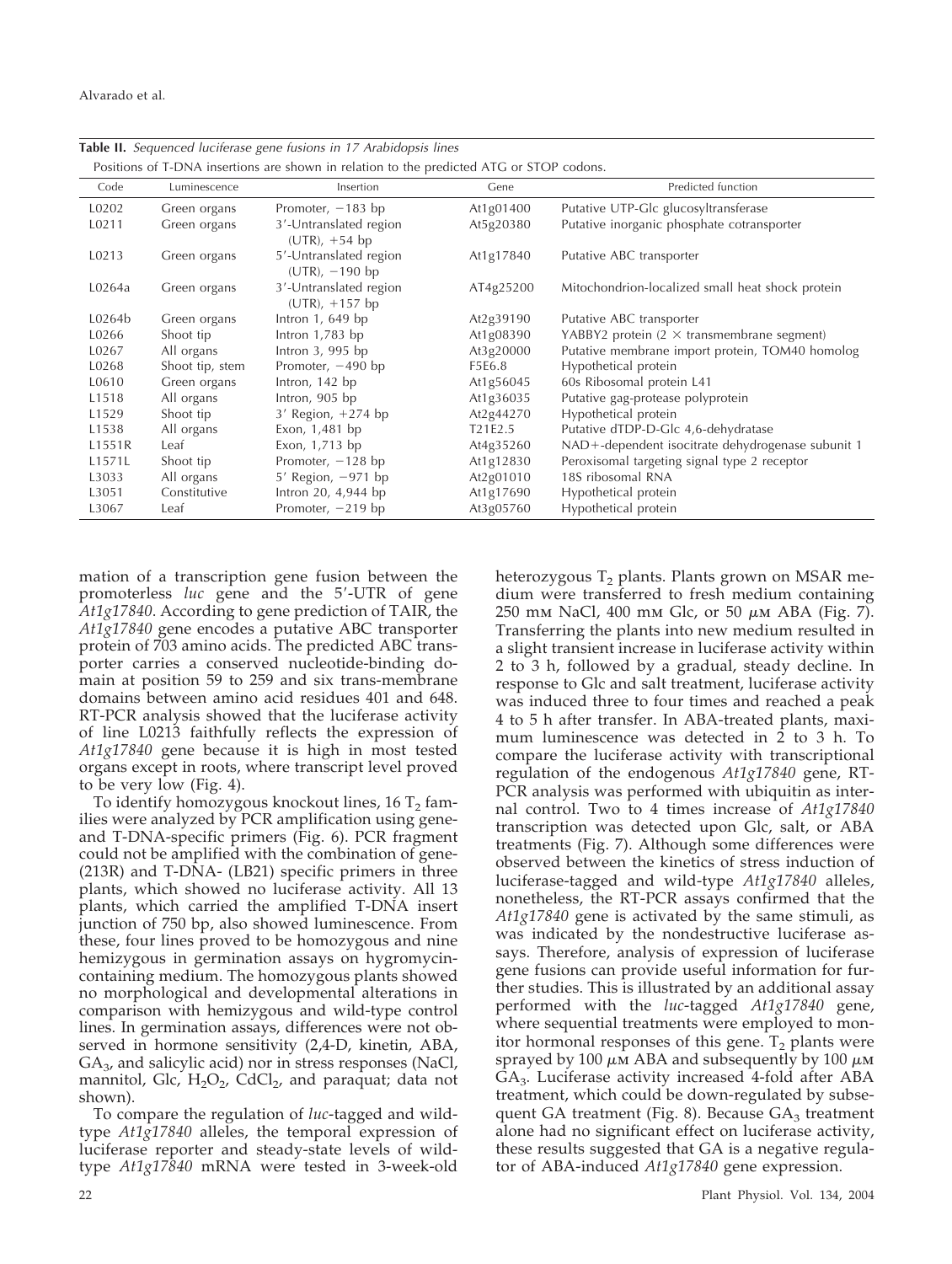| А                      |   |   |   | template cDNA | <b>PCR</b> | tagged |        |       |
|------------------------|---|---|---|---------------|------------|--------|--------|-------|
| gene                   | R | н | С | L             | S          | Cs     | cycles | line  |
| At5g20380              |   |   |   |               |            |        | 35     | L0211 |
| At1g17840              |   |   |   |               |            |        | 29     | L0213 |
| At2g39190              |   |   |   |               |            |        | 29     | L0264 |
| At1g56045              |   |   |   |               |            |        | 32     | L0610 |
| At4g35260              |   |   |   |               |            |        | 35     | L1551 |
| At1g12840              |   |   |   |               |            |        | 35     | L1571 |
| At1g17690              |   |   |   |               |            |        | 32     | L3051 |
| At2g01010<br>(18SrRNA) |   |   |   |               |            |        | 29     | L3033 |

# в

| line              | luminescence pattern                            | intensity |
|-------------------|-------------------------------------------------|-----------|
| L0211             | green organs, mainly leaf, stem                 | $^{++}$   |
| L0213             | all green organs                                | $++++$    |
| L0264             | green organs: leaf, stem, hypocotyl             | $++++$    |
| L0610             | all green organs                                | $^{+++}$  |
| L <sub>1551</sub> | all organs, mainly leaf, cotyledon, shoot tip   | $^{++}$   |
| L <sub>1571</sub> | mainly shoot tip.                               | $\ddot{}$ |
| L3051             | mainly shoot tip, leaf, hypocotyl, less in root | $^{++}$   |
| L3033             | all organs, constitutive                        | $^{++++}$ |

**Figure 4.** Expression analysis of eight Arabidopsis genes. A, Total RNA was isolated from root (R), hypocotyl (H), cotyledon (C), leaf (L), and stem (S) tissues of 3-week-old in vitro-germinated plants and cell suspension cultures (Cs). RT-PCR was performed on equal amount of cDNA templates, using gene-specific primer pairs. PCR fragments are shown after 29 to 35 cycles of amplification. Strong expression levels required lower amplification cycles, whereas more cycles are needed to amplify fragments from low-abundance transcripts. 18SrRNA gene (At2g01010) was used as constitutive control. B, Luminescence pattern and intensity in the tested Arabidopsis lines. Approximate light intensities are shown in arbitrary scale from low  $(+)$  to high  $(+++)$ .

#### **DISCUSSION**

#### **The Luciferase Gene Fusion System**

Using a T-DNA-based *luc* gene fusion vector, we have generated an Arabidopsis insertion mutant collection, which consists of 20,261 transgenic lines. Segregation analysis indicates that about one-half of these lines carry single T-DNA insertions and that the average copy number of T-DNA tags is 1.6 in the collection. These data predict that the collection carries altogether about 32,000 T-DNA inserts. Random sequencing of T-DNA insert junctions in other collections indicates that about 35% of all inserts are located in exons and introns, whereas about 20% of T-DNA tags are found in 5'- and 3'-regulatory regions of genes within 300 bp from the predicted ATG or STOP codons, respectively (Szabados et al., 2002). Gene fusions are only generated when the polarity of promoterless reporter gene within the T-DNA and

the tagged plant genes is identical, whereas for formation of translation gene fusions, the reporter gene should be fused to plant genes in frame. Therefore, the calculated maximum frequency of translation gene fusions in coding regions is:  $0.5 \times 0.33 \times 0.35 =$ 0.058 (i.e. 5.8% of all inserts), whereas the predicted maximal frequency of inserts in 5'- and 3'-regulatory regions of genes is  $0.5 \times 0.2 = 0.1$  (i.e. 10% of all inserts). In our experiments, active *luc* gene fusion was detected in 753  $T_1$  plants, which represent 3.7% of the population and 15% of the calculated frequency of gene fusions. The frequency of *luc*expressing lines is lower than the previously reported GUS-expressing enhancer and promoter trap lines (Kertbundit et al., 1991; Campisi et al., 1999; He et al., 2001). Because we screened only in vitrogerminated seedlings, it is likely that our collection contains additional lines that exhibit luminescence in other developmental stages or in different environmental conditions. Furthermore, we used only macroscopic detection, which measures low light intensities in living tissues. Gene fusions that are expressed at very low level or are active only in a few cells could have escaped detection due to limitations in sensitivity and resolution of our luciferase assay



**Figure 5.** Stress- and hormone-responsive luciferase activity in line L0213. Three-week-old plants were transferred to media supplemented by following additives: 250 mm NaCl, 1 mm CdCl<sub>2</sub>, 400 mm Glc, 400 mm mannitol, 8 mm hydrogen peroxide (H<sub>2</sub>O<sub>2</sub>), 50  $\mu$ m ABA, 1  $\mu$ м 2,4-dichlorophenoxyacetic acid (2,4-D), and 1  $\mu$ м salicylic acid. Luminescence was recorded in multiple time points and is shown here after 0, 3, and 9 h of treatments.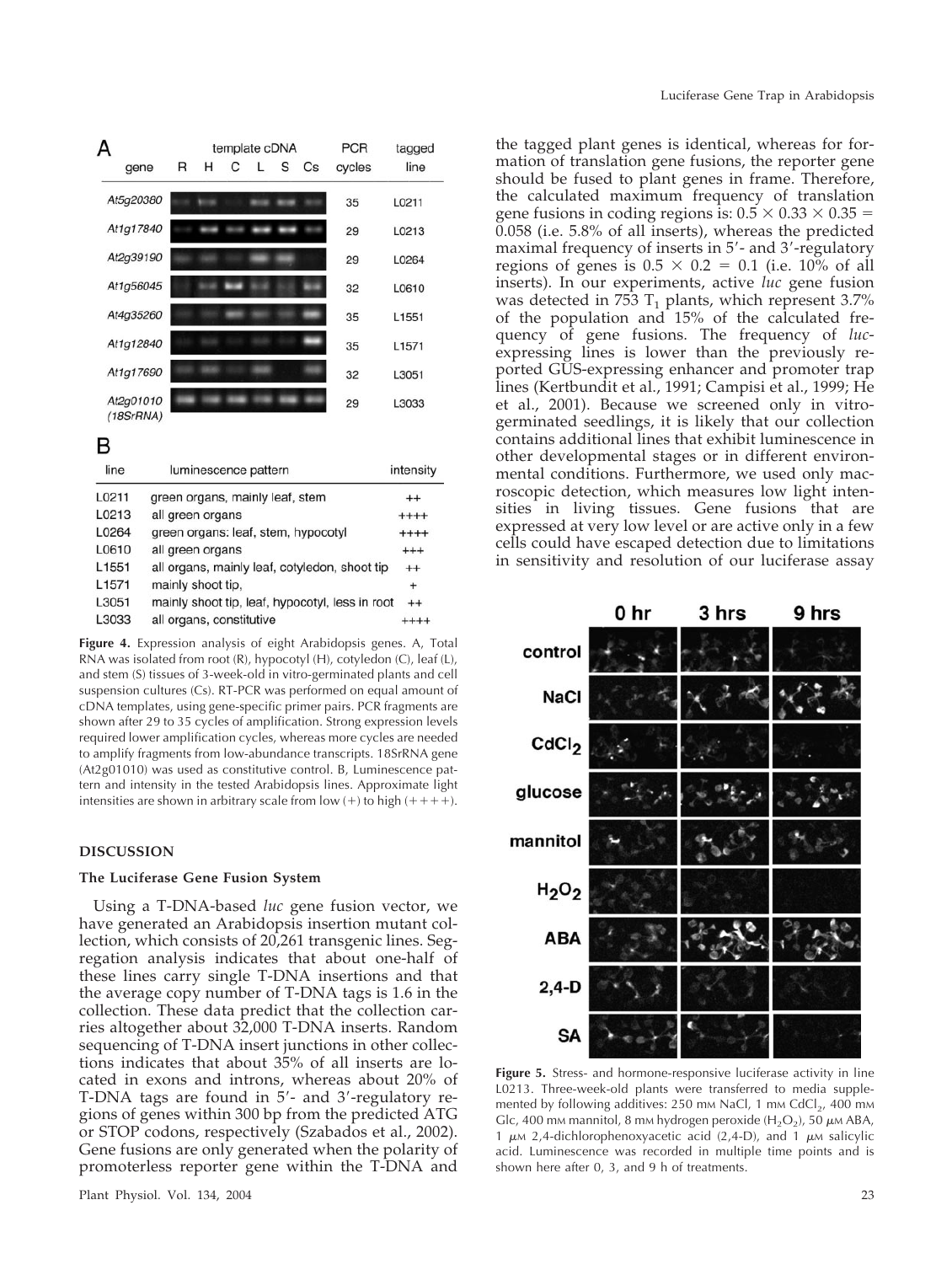Alvarado et al.

**Figure 6.** Mapping and segregation of T-DNA insertion in line L0213. A, T-DNA insertion is located in chromosome 1, at 23,691 bp of contig f2H15, in the 5-UTR of gene *At1g17840*. Exon-intron structure of the *At1g17840* gene, position, and structural elements of the pTluc insert are indicated. Position of LB and genespecific PCR primers (LB21 and 213R, respectively) are shown by arrowheads. B, Sequence of the T-DNA and plant DNA junction. Left border (LB) sequence of the T-DNA is shown by white letters on black background. Sequence of 5'-UTR is indicated by lowercase, and the first exon is shown by capital letters. The predicted ATG codon is underlined. C, Segregation of the T-DNA insert and luminescence in 16 independent  $T<sub>2</sub>$  plants. Test PCR was performed using genomic DNA isolated from individual plants and combination of gene-specific (213R) and T-DNA-specific (LB21) primers. M, DNA size marker; 1 to 16, amplification of 760-bp PCR fragment in independent  $T<sub>2</sub>$  plants; wt, wild type Columbia-0 plant. Plants 5, 13, and 15 had no luciferase activity and produced only hygromycin-sensitive progeny. All the other plants showed luminescence.

system. In comparison, microscopic observation of GUS-based histochemical staining is more sensitive, if the screening aims the detection of gene fusions that are active in few cells (Topping et al., 1994; Sundaresan et al., 1995; Campisi et al., 1999; He et al., 2001). The identification of genes responding to nematode infection using a GUS promoter trap illustrates that this system is suited for identification of conditionally expressed cell-type-specific genes as well (Barthels et al., 1997). Because the end product of the  $\beta$ -glucuronidase histochemical reaction is toxic for plant cells, the GUS reporter gene is not, however, optimal for studying regulated gene expression in living organisms. In contrast, the main advantage of the firefly luciferase reporter gene system is that the activity of gene fusions can be detected by bioluminescence imaging in living tissues (Riggs and Chrispeels, 1987; Millar et al., 1992). An important application of luciferase gene trapping is the identification of conditionally regulated plant promoters and creation of molecular markers for the analysis of specific environmental and hormonal responses. Our results demonstrate that the luciferase reporter system can be exploited for identification and tagging of genes, the expression of which is positively or negatively regulated by sugar, salt, ABA, and osmotic stress signaling. To facilitate public screening of pTluc-tagged Arabidopsis collection, we have created seed stocks from each of 100 lines and performed a proof of concept study to screen for *luc*gene fusions that are regulated by external stimuli.

It is widely accepted that the activity of gene traps faithfully reflects transcriptional regulation of tagged genes (Smith and Fedoroff, 1995; Vielle-Calzada et



al., 2000). However, several examples show that cryptic promoters located in intergenic regions could also activate gene traps (Fobert et al., 1994; Ökrész et al., 1998). In our experiments, sequencing of T-DNA insert junctions indicated that in 16 of 17 cases. the T-DNA integration events resulted in the formation of genuine transcription or translation fusions with the luciferase reporter gene. Only one pTluc T-DNA insertion was localized far from a predicted gene, suggesting that the analysis of gene fusions may identify unknown regulatory sequences in the Arabidopsis genome or point to problems resulting from incomplete annotation of Arabidopsis genes. Comparison of the luciferase expression patterns and transcriptional activity of the corresponding wildtype endogenous genes showed that luminescence could be detected only in those organs where the endogenous gene has abundant transcript levels. Differences in luciferase activity in general corresponded to alterations in tissue-specific expression. Therefore, the firefly luciferase can be considered a suitable reporter gene for gene trapping and in vivo expression studies.

## **Tagging of Stress-Regulated Genes. A Case Study**

Our data indicate that the luciferase reporter gene is well suited to identify in situ gene fusions that are regulated by external stimuli. In our experiments, about 8% of active *luc* gene fusions respond positively or negatively to Glc and salt stress. Thus, further analysis of these *luc*-gene fusions will provide useful tools to gain more insight into interactions between sugar, ABA, and osmotic stress signaling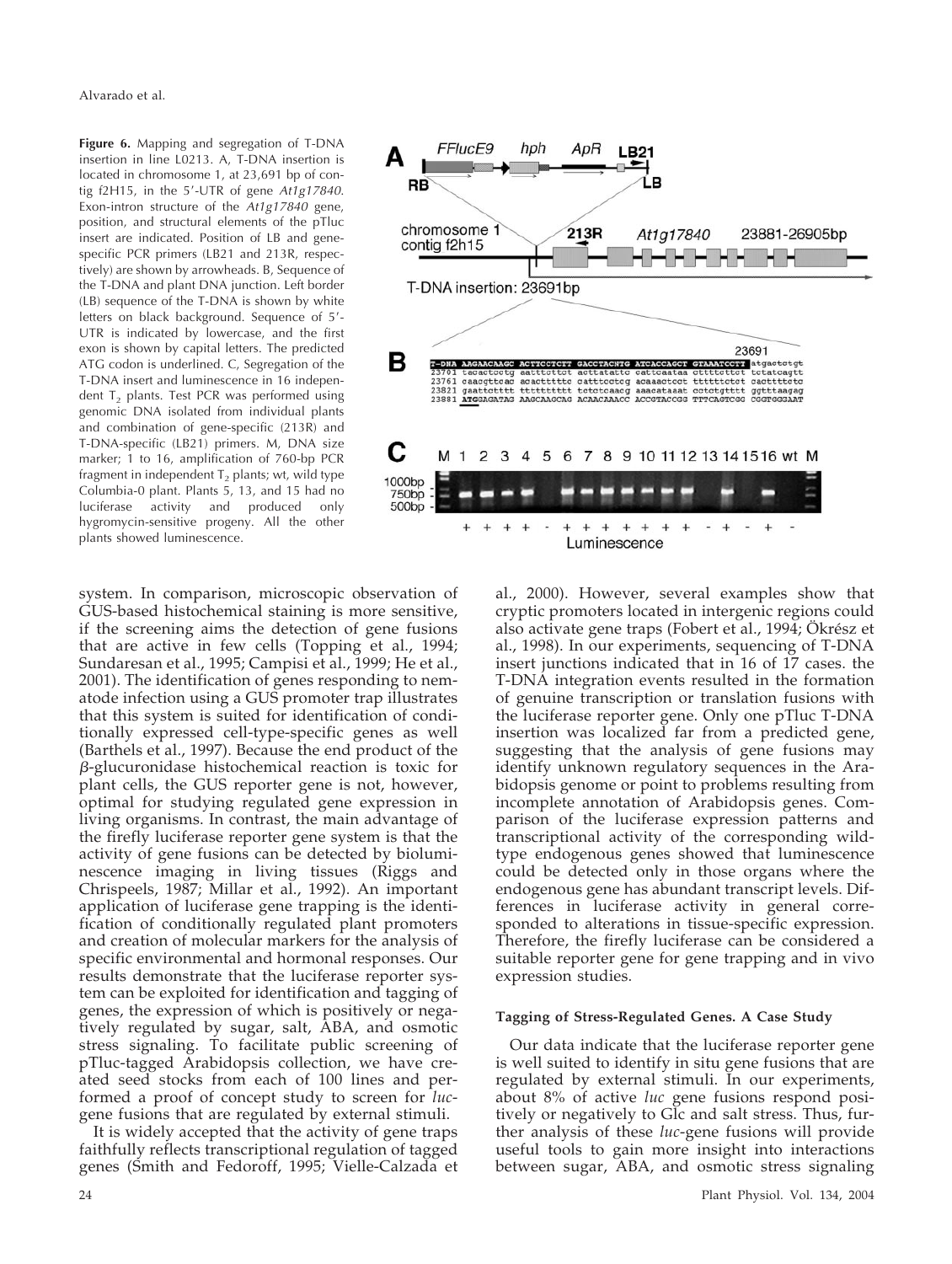To compare the regulation of *luc*-tagged mutant and wild-type alleles of a stress-regulated gene, we have characterized in detail a mutant line, L0213, that carries a *luc*-tag in a stress-responsive ABC transporter gene. The tagged *At1g17840* gene encodes a WBC-type transporter with one ABC domain and six trans-membrane domains. Thus, according to the classification of Higgins (1992), the protein encoded by *At1g17840* belongs to the "half size" transporter group. After confirmation of cosegregation of luminescence and T-DNA-encoded hygromycin resistance marker, we have examined the regulation of the *luc*-tagged *At1g17840* allele. Analysis of temporal regulation of luciferase expression indicated that the tagged gene is inducible by Glc, salt, and ABA. These



**Figure 7.** Analysis of *At1g17840* expression. A, Kinetics of salt, sugar, and ABA-responsive luciferase expression in line L0213. Three-week-old plants were transferred to MSAR media containing 250 mm NaCl, 400 mm Glc, or 50  $\mu$ m ABA, and luminescence was recorded in 30-min intervals. B, RT-PCR analysis of *At1g17840* expression. Total RNA was isolated from 3-week-old plants treated with 250 mm NaCl, 400 mm Glc, or 50  $\mu$ m ABA for 1, 6, or 24 h. Equal amounts of cDNA templates were used for PCR amplification of gene-specific fragments using primers L213A and L213B. Upper row, *At1g17840*-specific PCR fragments are shown after 29 cycles of amplification (ABC). Lower row, PCR fragments corresponding to the ubiquitin 10 gene are shown after 23 cycles (UBI). C, Quantification of the PCR analysis. Average values of three measurements were normalized to control RNA.



Figure 8. Effect of sequential ABA and GA treatments on luciferase activity of line L0213. Two-week-old plants were sprayed by 100  $\mu$ м ABA and 5 h later by 100  $\mu$ m GA<sub>3</sub> (see arrows). ABA-responsive activation of *At1g17840::luc* gene fusion could be repressed by GA<sub>3</sub>.

properties of the *At1g17840* gene are similar to those of the *SpTUR2* gene, which encodes a PDR-type ABC transporter in the water plant *Spiradella polyrrhiza* (Smart and Fleming, 1996). Remarkably, ABA induction of the *At1g17840* gene was found to be downregulated by GA, suggesting that stress-regulated expression of *At1g17840* in shoots is also controlled by GA signaling. Comparative analysis of steadystate *At1g17840* mRNA accumulation qualitatively confirmed the observations made by the analysis of expression of the *luc*-tagged allele. These results indicate that the analysis of *luc* gene fusion patterns can be supported by confirmatory studies using the corresponding wild-type alleles. Therefore, the use of *luc* gene fusions can provide a facile means for identification of specifically regulated genes in conjunction with identification of corresponding insertion mutations.

#### **MATERIALS AND METHODS**

#### **Vector Construction**

To construct the pTluc promoter-trapping vector, an *Xho*I-*Hind*III fragment from the pSKFFlucE9 plasmid (kind gift of Ferenc Nagy, BRC, Szeged, Hungary) was inserted into the *Bam*HI-*Hind*III sites of the pTgus vector (Koncz et al., 1994). pTluc carries a promoterless firefly luciferase gene, *FFlucE9*, in the vicinity of the right T-DNA border sequence to facilitate nondestructive screening for in planta *luc* gene fusions (Fig. 1). The T-DNA of pTluc carries a hygromycin resistance gene (pnos:hph:pAg4) for selection of transgenic plants, an ampicillin/carbenicillin (Ap/Cb) resistance gene as bacterial selectable marker, and a pBR322 replication origin to enhance the recovery of insertions by plasmid rescue. The pTluc vector was introduced into *Agrobacterium tumefaciens* GV3101 carrying the pMP90RK helper plasmid and used for Arabidopsis transformation as described (Koncz and Schell, 1986).

## **Plant Transformation and Screening for Activation of Luciferase Reporter**

Arabidopsis (Columbia-0) was used for all experiments. *A. tumefaciens*transformed Arabidopsis lines were generated by in planta transformation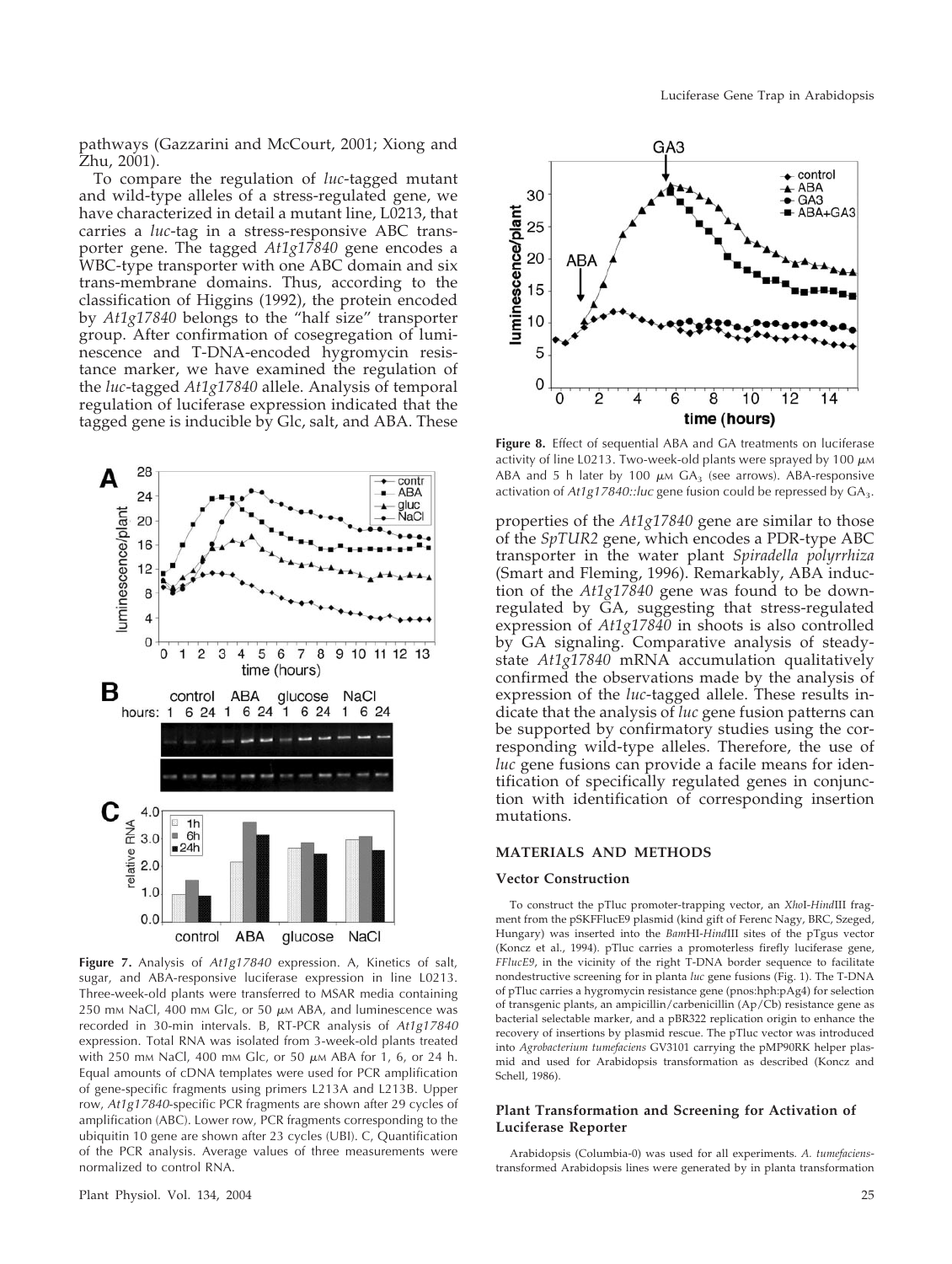| 5'-AACCAGGGCGTATCTCTTCATAGC-3'<br>TAIL-PCR or iPCR at RB<br>5'-TTATGCAGTTGCTCTCCAGCGG-3'<br>TAIL-PCR or iPCR at RB<br>5'-CCTTTCTTTATGTTTTTGGCG-3'<br>Sequencing at RB<br>5'-TTTGTACCAGAGTCCTTTGATCGTG-3'<br>iPCR at RB, used with LC1<br>5'-CAGACCAATCTGAAGATGAAATGGGTATCTGGG-3'<br>TAIL-PCR or iPCR at LB<br>5'-GTGAAGTTTCTCATCTAAGCCCCCATTTGG-3'<br>TAIL-PCR or iPCR at LB<br>5'-TTCTCCATATTGACCATCATACTCATTGC-3'<br>Squencing at LB<br>iPCR at LB, used with LB21<br>5'-CACATTTCCCCGAAAAGTGCCACCTGACG-3'<br>5'-CAGCGAGGCGGCTAGCTA-3'<br>L213 line segregation test<br>5'-AAGGGTTAAGTGCTCCGCCA-3'<br>5'-ACCAACCCAGCCACAGATGA-3'<br>RT-PCR At1g17840 forward<br>5'-GAGATGGAGATAGAAGCAAGCAG-3'<br>5'-TTGCGGCCGTTAAGAAGAA-3'<br>RT-PCR At1g17840 reverse<br>RT-PCR At2g39190 forward<br>5'-TCGCCGTTGCTGAGTTGAGA-3'<br>RT-PCR At2g39190 reverse<br>5'-AGGAAGGCTGAGGCCAAGAT-3'<br>5'-CAACAACAAGAACAATGAGAGC-3'<br>RT-PCR At1g56045 forward<br>RT-PCR At1g56045 reverse<br>5'-AGATAAGAGCACAAGAGCAAGT-3'<br>5'-AACGCCGTGGAACAGGTGAT-3'<br>RT-PCR At4g35260 reverse<br>5'-ACCAGGAACAACCTCGTGCT-3'<br>5'-TAATCGGCGATGTTGGAGCTGA-3'<br>5'-TCGTTGACATGGCGGTTACTGA-3'<br>5'-AGGCGCGCAAATTACCCAAT-3'<br>5'-TCTTCAAAGTAACAGCGCCGGA-3'<br>RT-PCR At2g01010 reverse<br>RT-PCR At1g17690 forward<br>5'-ACCATTGTGGCTCTGACGAAGA-3'<br>RT-PCR At1g17690 reverse<br>5'-ACAACGCGAAAGGCAATGCT-3' | Name | Sequence | Purpose                   |
|-----------------------------------------------------------------------------------------------------------------------------------------------------------------------------------------------------------------------------------------------------------------------------------------------------------------------------------------------------------------------------------------------------------------------------------------------------------------------------------------------------------------------------------------------------------------------------------------------------------------------------------------------------------------------------------------------------------------------------------------------------------------------------------------------------------------------------------------------------------------------------------------------------------------------------------------------------------------------------------------------------------------------------------------------------------------------------------------------------------------------------------------------------------------------------------------------------------------------------------------------------------------------------------------------------------------------------------------------------------------------------|------|----------|---------------------------|
| LC <sub>2</sub><br>LC <sub>3</sub><br><b>LCE</b><br>LB11<br>LB21<br>LB41<br><b>PB</b><br>213R<br>L0211A<br>L0211B<br>L0213A<br>L0213B<br>L0264A<br>L0264B<br>L0610A<br>L0610B<br>L1551A<br>L1551B<br>L1571A<br>L1571B<br>L3033A<br>L3033B<br>L3051A<br>L3051B                                                                                                                                                                                                                                                                                                                                                                                                                                                                                                                                                                                                                                                                                                                                                                                                                                                                                                                                                                                                                                                                                                               | LC1  |          |                           |
|                                                                                                                                                                                                                                                                                                                                                                                                                                                                                                                                                                                                                                                                                                                                                                                                                                                                                                                                                                                                                                                                                                                                                                                                                                                                                                                                                                             |      |          |                           |
|                                                                                                                                                                                                                                                                                                                                                                                                                                                                                                                                                                                                                                                                                                                                                                                                                                                                                                                                                                                                                                                                                                                                                                                                                                                                                                                                                                             |      |          |                           |
|                                                                                                                                                                                                                                                                                                                                                                                                                                                                                                                                                                                                                                                                                                                                                                                                                                                                                                                                                                                                                                                                                                                                                                                                                                                                                                                                                                             |      |          |                           |
|                                                                                                                                                                                                                                                                                                                                                                                                                                                                                                                                                                                                                                                                                                                                                                                                                                                                                                                                                                                                                                                                                                                                                                                                                                                                                                                                                                             |      |          |                           |
|                                                                                                                                                                                                                                                                                                                                                                                                                                                                                                                                                                                                                                                                                                                                                                                                                                                                                                                                                                                                                                                                                                                                                                                                                                                                                                                                                                             |      |          |                           |
|                                                                                                                                                                                                                                                                                                                                                                                                                                                                                                                                                                                                                                                                                                                                                                                                                                                                                                                                                                                                                                                                                                                                                                                                                                                                                                                                                                             |      |          |                           |
|                                                                                                                                                                                                                                                                                                                                                                                                                                                                                                                                                                                                                                                                                                                                                                                                                                                                                                                                                                                                                                                                                                                                                                                                                                                                                                                                                                             |      |          |                           |
|                                                                                                                                                                                                                                                                                                                                                                                                                                                                                                                                                                                                                                                                                                                                                                                                                                                                                                                                                                                                                                                                                                                                                                                                                                                                                                                                                                             |      |          |                           |
|                                                                                                                                                                                                                                                                                                                                                                                                                                                                                                                                                                                                                                                                                                                                                                                                                                                                                                                                                                                                                                                                                                                                                                                                                                                                                                                                                                             |      |          | RT-PCR, At5g20380 forward |
|                                                                                                                                                                                                                                                                                                                                                                                                                                                                                                                                                                                                                                                                                                                                                                                                                                                                                                                                                                                                                                                                                                                                                                                                                                                                                                                                                                             |      |          | RT-PCR, At5g20380 reverse |
|                                                                                                                                                                                                                                                                                                                                                                                                                                                                                                                                                                                                                                                                                                                                                                                                                                                                                                                                                                                                                                                                                                                                                                                                                                                                                                                                                                             |      |          |                           |
|                                                                                                                                                                                                                                                                                                                                                                                                                                                                                                                                                                                                                                                                                                                                                                                                                                                                                                                                                                                                                                                                                                                                                                                                                                                                                                                                                                             |      |          |                           |
|                                                                                                                                                                                                                                                                                                                                                                                                                                                                                                                                                                                                                                                                                                                                                                                                                                                                                                                                                                                                                                                                                                                                                                                                                                                                                                                                                                             |      |          |                           |
|                                                                                                                                                                                                                                                                                                                                                                                                                                                                                                                                                                                                                                                                                                                                                                                                                                                                                                                                                                                                                                                                                                                                                                                                                                                                                                                                                                             |      |          |                           |
|                                                                                                                                                                                                                                                                                                                                                                                                                                                                                                                                                                                                                                                                                                                                                                                                                                                                                                                                                                                                                                                                                                                                                                                                                                                                                                                                                                             |      |          |                           |
|                                                                                                                                                                                                                                                                                                                                                                                                                                                                                                                                                                                                                                                                                                                                                                                                                                                                                                                                                                                                                                                                                                                                                                                                                                                                                                                                                                             |      |          |                           |
|                                                                                                                                                                                                                                                                                                                                                                                                                                                                                                                                                                                                                                                                                                                                                                                                                                                                                                                                                                                                                                                                                                                                                                                                                                                                                                                                                                             |      |          | RT-PCR At4g35260 forward  |
|                                                                                                                                                                                                                                                                                                                                                                                                                                                                                                                                                                                                                                                                                                                                                                                                                                                                                                                                                                                                                                                                                                                                                                                                                                                                                                                                                                             |      |          |                           |
|                                                                                                                                                                                                                                                                                                                                                                                                                                                                                                                                                                                                                                                                                                                                                                                                                                                                                                                                                                                                                                                                                                                                                                                                                                                                                                                                                                             |      |          | RT-PCR AT1G12830 forward  |
|                                                                                                                                                                                                                                                                                                                                                                                                                                                                                                                                                                                                                                                                                                                                                                                                                                                                                                                                                                                                                                                                                                                                                                                                                                                                                                                                                                             |      |          | RT-PCR AT1G12830 reverse  |
|                                                                                                                                                                                                                                                                                                                                                                                                                                                                                                                                                                                                                                                                                                                                                                                                                                                                                                                                                                                                                                                                                                                                                                                                                                                                                                                                                                             |      |          | RT-PCR At2g01010 forward  |
|                                                                                                                                                                                                                                                                                                                                                                                                                                                                                                                                                                                                                                                                                                                                                                                                                                                                                                                                                                                                                                                                                                                                                                                                                                                                                                                                                                             |      |          |                           |
|                                                                                                                                                                                                                                                                                                                                                                                                                                                                                                                                                                                                                                                                                                                                                                                                                                                                                                                                                                                                                                                                                                                                                                                                                                                                                                                                                                             |      |          |                           |
|                                                                                                                                                                                                                                                                                                                                                                                                                                                                                                                                                                                                                                                                                                                                                                                                                                                                                                                                                                                                                                                                                                                                                                                                                                                                                                                                                                             |      |          |                           |

using vacuum infiltration (Bechtold and Pelletier, 1998). Seeds from infiltrated plants were germinated on selective MSAR seed medium containing 15 mg  $L^{-1}$  hygromycin (Koncz et al., 1994). Three-week-old hygromycinresistant seedlings were transferred into petri dishes (13-cm diameter, 80– 100 seedlings/plate), sprayed with 2 mm p-luciferin solution (Biosynth AG, Staad, Switzerland), and assayed for luciferase activity using low light imaging with a CCD camera system (Visilux Imager, Visitron Systems GmbH, Puchheim, Germany). Bioluminescence images were processed using the Metaview 4.5r6 software (Universal Imaging Corporation, Downingtown, PA). To screen for stress-induced *luc* gene fusions, seedlings were transferred to MSAR medium supplemented with either 400 mm Glc or 250 mm NaCl, and the increase in luminescence was monitored 6 to 8 h later. Plantlets showing light emission were individually registered. After bioluminescence imaging, all seedlings were planted in soil and brought to maturity to obtain  $\widetilde{T}_2$  seeds. Pooled seed stocks were prepared by mixing  $200$  mg of  $T<sub>2</sub>$  seeds from  $100$  transgenic lines. To screen for luciferaseexpressing plants, 10 mg of pooled seeds was surface sterilized, germinated, grown for 2 weeks in petri dishes on MSAR medium, and subjected to luminescence imaging as described above.

## **Measurement and Analysis of Kinetics of Luciferase Activation**

Temporal activation of the *luc* reporter was characterized by sequential recording of bioluminescence images. Three-week-old seedlings were sprayed with 2 mm p-luciferin solution and transferred to germination medium supplemented by 50  $\mu$ м ABA, 400 mм Glc, or 250 mм NaCl. Luminescence of 20 seedlings from each  $T_2$  family was recorded in each experiment every 30 min for at least 12 h. Images were analyzed using the Metaview 4.5r6 software and processed in Microsoft Excel worksheets (Microsoft, Redmond, WA). Each experiment was repeated three times.

#### **Sequencing of T-DNA Insert Junctions**

DNA fragments flanking the T-DNA insertions were amplified from purified plant DNA samples using either long-range inverse PCR or TAIL-PCR as described (Mathur et al., 1998; Szabados et al., 2002). Long-range inverse PCR was performed with DNA templates that were previously

digested by *EcoR*I and self-ligated. Nucleotide sequence of the gel-purified PCR fragments was determined using nested sequencing primers (Table I). The positions of T-DNA insertions in the Arabidopsis genome were determined by BLAST homology searches using TAIR's database (http://www.arabidopsis.org).

#### **RT-PCR Analysis of Steady-State mRNA Levels**

RNA samples were isolated from 3-week-old seedlings as described (Pawlowski et al., 1994). cDNA templates were prepared using  $1 \mu$ g of RNA and an RT-PCR kit (CLONTECH Laboratories, Palo Alto, CA) according to the supplier's instructions. RT-PCR reactions were performed in 50- $\mu\rm L$ volume using 2  $\rm \mu L$  of cDNA template and 0.2  $\rm \mu m$  each of forward and reverse primers (Table III). The PCR conditions were 94°C for 2 min, 35 cycles of 94°C for 30 s, 60°C for 30 s, and 72°C for 30 s. Five-microliter aliquots of PCR products were withdrawn after 23, 26, 29, 32, and 35 cycles and separated on 1.2% (w/v) agarose gels. The intensities of ethidium bromide-stained bands were determined using the NIH Image 1.63 software (National Institutes of Health, Bethesda, MD).

#### **Distribution of Materials**

All novel materials described in this publication are available for noncommercial research purposes. Obtaining any permissions will be the responsibility of the requestor.

## **ACKNOWLEDGMENTS**

The authors are grateful for the excellent technical assistance of Mónika Gál and Anikó Bíró and thank Drs. László Márton and László Bakó for valuable discussions and critical reading of the manuscript.

Received May 21, 2003; returned for revision July 18, 2003; accepted September 11, 2003.